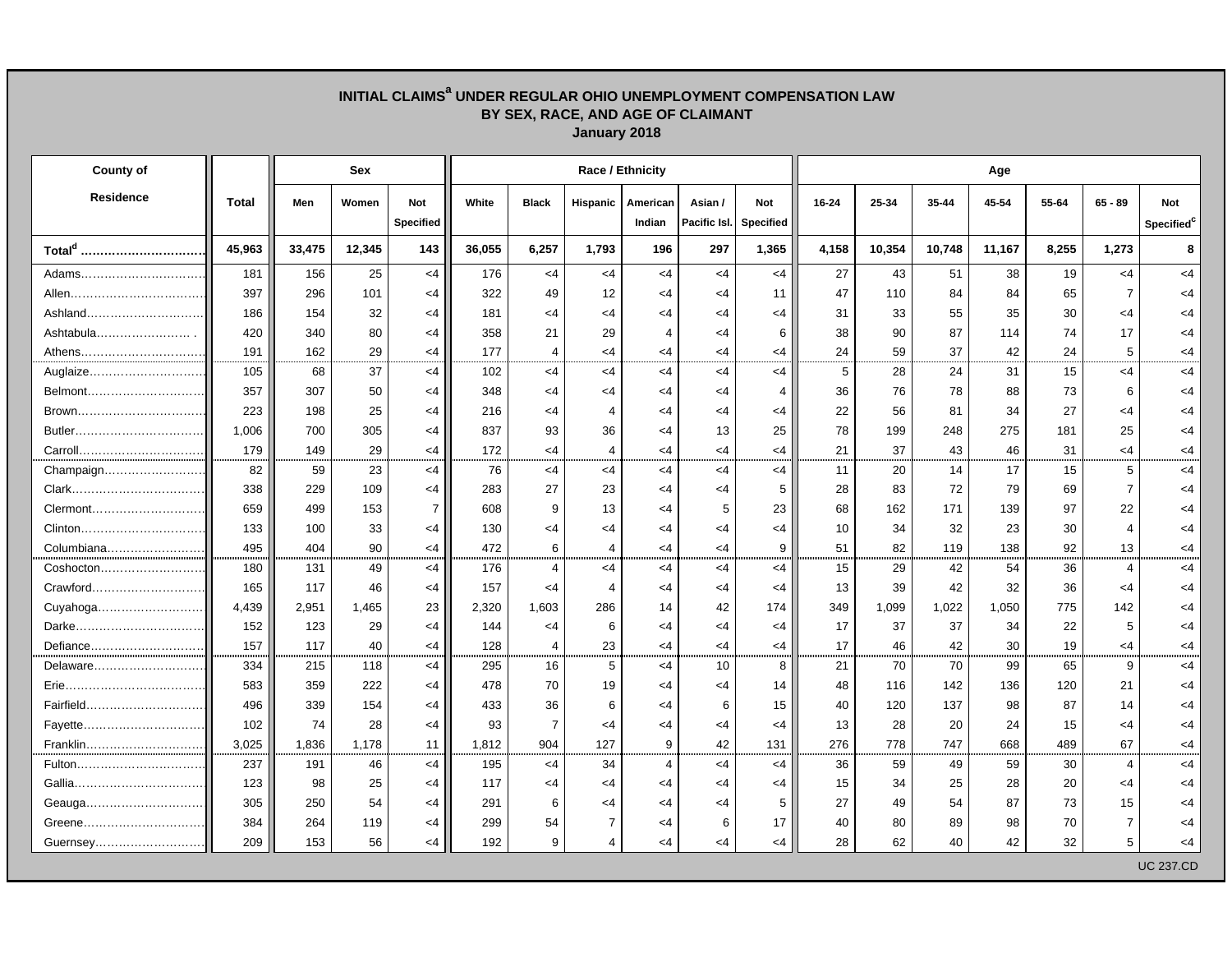## **INITIAL CLAIMSa UNDER REGULAR OHIO UNEMPLOYMENT COMPENSATION LAW BY SEX, RACE, AND AGE OF CLAIMANT January 2018**

| <b>County of</b>  |              | Sex   |       |            | Race / Ethnicity |                |                |                |                        |                |                | Age   |       |       |       |                         |                        |  |  |  |
|-------------------|--------------|-------|-------|------------|------------------|----------------|----------------|----------------|------------------------|----------------|----------------|-------|-------|-------|-------|-------------------------|------------------------|--|--|--|
| <b>Residence</b>  | <b>Total</b> | Men   | Women | <b>Not</b> | White            | <b>Black</b>   | Hispanic       | American       | Asian /                | Not            | $16 - 24$      | 25-34 | 35-44 | 45-54 | 55-64 | $65 - 89$               | <b>Not</b>             |  |  |  |
|                   |              |       |       | Specified  |                  |                |                | Indian         | Pacific Isl. Specified |                |                |       |       |       |       |                         | Specified <sup>c</sup> |  |  |  |
| Hamilton          | 2,045        | 1,263 | 772   | 10         | 1,158            | 727            | 50             | 9              | 13                     | 88             | 136            | 524   | 476   | 466   | 381   | 62                      | $<$ 4                  |  |  |  |
| Hancock           | 157          | 121   | 35    | $\leq$ 4   | 143              | $\overline{4}$ | 6              | $<$ 4          | $<$ 4                  | $<$ 4          | 16             | 42    | 27    | 46    | 20    | 6                       | $<$ 4                  |  |  |  |
| Hardin            | 65           | 52    | 13    | <4         | 65               | $\leq 4$       | <4             | $<$ 4          | <4                     | <4             | 8              | 13    | 15    | 14    | 14    | $<$ 4                   | $\leq$ 4               |  |  |  |
| Harrison          | 76           | 67    | 9     | $<$ 4      | 71               | $<$ 4          | <4             | $\leq 4$       | $<$ 4                  | $<$ 4          | 4              | 14    | 18    | 23    | 15    | $<$ 4                   | <4                     |  |  |  |
| Henry             | 180          | 145   | 34    | $<$ 4      | 157              | $<$ 4          | 17             | $\leq 4$       | $<$ 4                  | $<$ 4          | 27             | 46    | 41    | 42    | 21    | $<$ 4                   | $<$ 4                  |  |  |  |
| Highland          | 165          | 133   | 31    | $<$ 4      | 156              | $<$ 4          | <4             | $<$ 4          | $<$ 4                  | $<$ 4          | 20             | 31    | 44    | 42    | 23    | 5                       | $<$ 4                  |  |  |  |
| Hocking           | 150          | 130   | 19    | $<$ 4      | 142              | $<$ 4          | $<$ 4          | $<$ 4          | <4                     | $<$ 4          | 23             | 25    | 32    | 38    | 29    | $<$ 4                   | $<$ 4                  |  |  |  |
| Holmes            | 71           | 47    | 24    | $<$ 4      | 67               | $\leq 4$       | $<$ 4          | $<$ 4          | <4                     | <4             | 11             | 10    | 11    | 18    | 21    | $<$ 4                   | <4                     |  |  |  |
|                   | 422          | 324   | 98    | $<$ 4      | 379              | $<$ 4          | 31             | $<$ 4          | $<$ 4                  | 10             | 61             | 110   | 81    | 88    | 72    | 10                      | $<$ 4                  |  |  |  |
| Jackson           | 239          | 187   | 52    | $<$ 4      | 234              | $<$ 4          | $<$ 4          | $<$ 4          | $<$ 4                  | 4              | 26             | 53    | 61    | 68    | 27    | $\overline{4}$          | $<$ 4                  |  |  |  |
| Jefferson         | 295          | 249   | 46    | $<$ 4      | 276              | 15             | <4             | $<$ 4          | $<$ 4                  | $<$ 4          | 24             | 84    | 72    | 59    | 48    | 8                       | $<$ 4                  |  |  |  |
|                   | 183          | 140   | 42    | $<$ 4      | 174              | 6              | $<$ 4          | $<$ 4          | $<$ 4                  | $<$ 4          | 15             | 37    | 41    | 51    | 32    | $\overline{7}$          | $<$ 4                  |  |  |  |
|                   | 908          | 675   | 227   | 6          | 746              | 52             | 71             | $<$ 4          | 5                      | 34             | 64             | 189   | 213   | 222   | 189   | 30                      | $<$ 4                  |  |  |  |
| Lawrence          | 181          | 154   | 27    | $<$ 4      | 178              | $<$ 4          | $<$ 4          | $<$ 4          | $<$ 4                  | $<$ 4          | 20             | 43    | 37    | 52    | 28    | <4                      | <4                     |  |  |  |
| Licking           | 541          | 377   | 162   | $<$ 4      | 498              | 18             | $<$ 4          | $<$ 4          | $\overline{4}$         | 16             | 64             | 107   | 121   | 132   | 94    | 23                      | $<$ 4                  |  |  |  |
| Logan             | 102          | 72    | 30    | $<$ 4      | 89               | $\overline{4}$ | <4             | $<$ 4          | $<$ 4                  | 4              | 12             | 18    | 30    | 27    | 14    | $<$ 4                   | $<$ 4                  |  |  |  |
|                   | 1,624        | 1.160 | 458   | 6          | 1,216            | 153            | 193            | $\overline{7}$ | 9                      | 46             | 167            | 365   | 415   | 383   | 251   | 43                      | $\leq$ 4               |  |  |  |
| Lucas……………………………… | 1,961        | 1,439 | 520   | $\leq$ 4   | 1,283            | 421            | 178            | 9              | 8                      | 62             | 185            | 496   | 453   | 465   | 317   | 45                      | $\leq$ 4               |  |  |  |
| Madison           | 104          | 72    | 31    | $<$ 4      | 98               | $<$ 4          | $<$ 4          | $<$ 4          | $<$ 4                  | $<$ 4          | 11             | 22    | 17    | 33    | 21    | $<$ 4                   | <4                     |  |  |  |
| Mahoning          | 2,042        | 1.445 | 597   | $<$ 4      | 1,536            | 340            | 101            | $\overline{7}$ | 6                      | 52             | 116            | 297   | 496   | 568   | 481   | 84                      | $<$ 4                  |  |  |  |
| Marion            | 153          | 117   | 36    | $<$ 4      | 142              | $\overline{4}$ | $\overline{4}$ | $<$ 4          | $<$ 4                  | $<$ 4          | $\overline{7}$ | 36    | 40    | 31    | 35    | $\overline{4}$          | $<$ 4                  |  |  |  |
| Medina            | 609          | 467   | 141   | $<$ 4      | 571              | 8              | 16             | $<$ 4          | $<$ 4                  | 9              | 56             | 119   | 141   | 151   | 124   | 18                      | $<$ 4                  |  |  |  |
| Meigs             | 155          | 135   | 20    | $<$ 4      | 151              | $\leq 4$       | <4             | $<$ 4          | <4                     | <4             | 19             | 45    | 31    | 35    | 24    | <4                      | $<$ 4                  |  |  |  |
| Mercer            | 107          | 93    | 14    | $\leq$ 4   | 100              | $<$ 4          | $<$ 4          | $<$ 4          | $<$ 4                  | $<$ 4          | 16             | 26    | 29    | 18    | 17    | $<$ 4                   | <4                     |  |  |  |
| Miami             | 331          | 241   | 90    | $<$ 4      | 305              | 17             | $<$ 4          | $<$ 4          | $<$ 4                  | $<$ 4          | 31             | 79    | 89    | 67    | 46    | 19                      | $<$ 4                  |  |  |  |
| Monroe            | 107          | 93    | 14    | $<$ 4      | 107              | $<$ 4          | $<$ 4          | $<$ 4          | $<$ 4                  | $<$ 4          | 19             | 24    | 24    | 22    | 14    | $\overline{\mathbf{4}}$ | $<$ 4                  |  |  |  |
| Montgomery        | 1,707        | 1,110 | 591   | 6          | 1,092            | 483            | 40             | 13             | 21                     | 58             | 167            | 383   | 405   | 420   | 280   | 52                      | $<$ 4                  |  |  |  |
|                   | 114          | 99    | 15    | $<$ 4      | 99               | 10             | $<$ 4          | $<$ 4          | $<$ 4                  | $<$ 4          | 17             | 23    | 23    | 28    | 21    | <4                      | $<$ 4                  |  |  |  |
| Morrow            | 139          | 110   | 28    | $<$ 4      | 134              | $<$ 4          | <4             | $<$ 4          | $<$ 4                  | $\overline{4}$ | 16             | 26    | 39    | 30    | 26    | $<$ 4                   | <4                     |  |  |  |
| Muskingum         | 425          | 330   | 95    | $<$ 4      | 393              | 25             | $<$ 4          | $<$ 4          | $<$ 4                  | $<$ 4          | 49             | 106   | 83    | 99    | 80    | 8                       | $<$ 4                  |  |  |  |
| Noble             | 82           | 71    | 11    | $<$ 4      | 81               | <4             | <4             | <4             | $<$ 4                  | <4             | 11             | 17    | 22    | 14    | 13    | 5                       | <4                     |  |  |  |
|                   |              |       |       |            |                  |                |                |                |                        |                |                |       |       |       |       |                         | <b>UC 237.CD</b>       |  |  |  |

**2.**